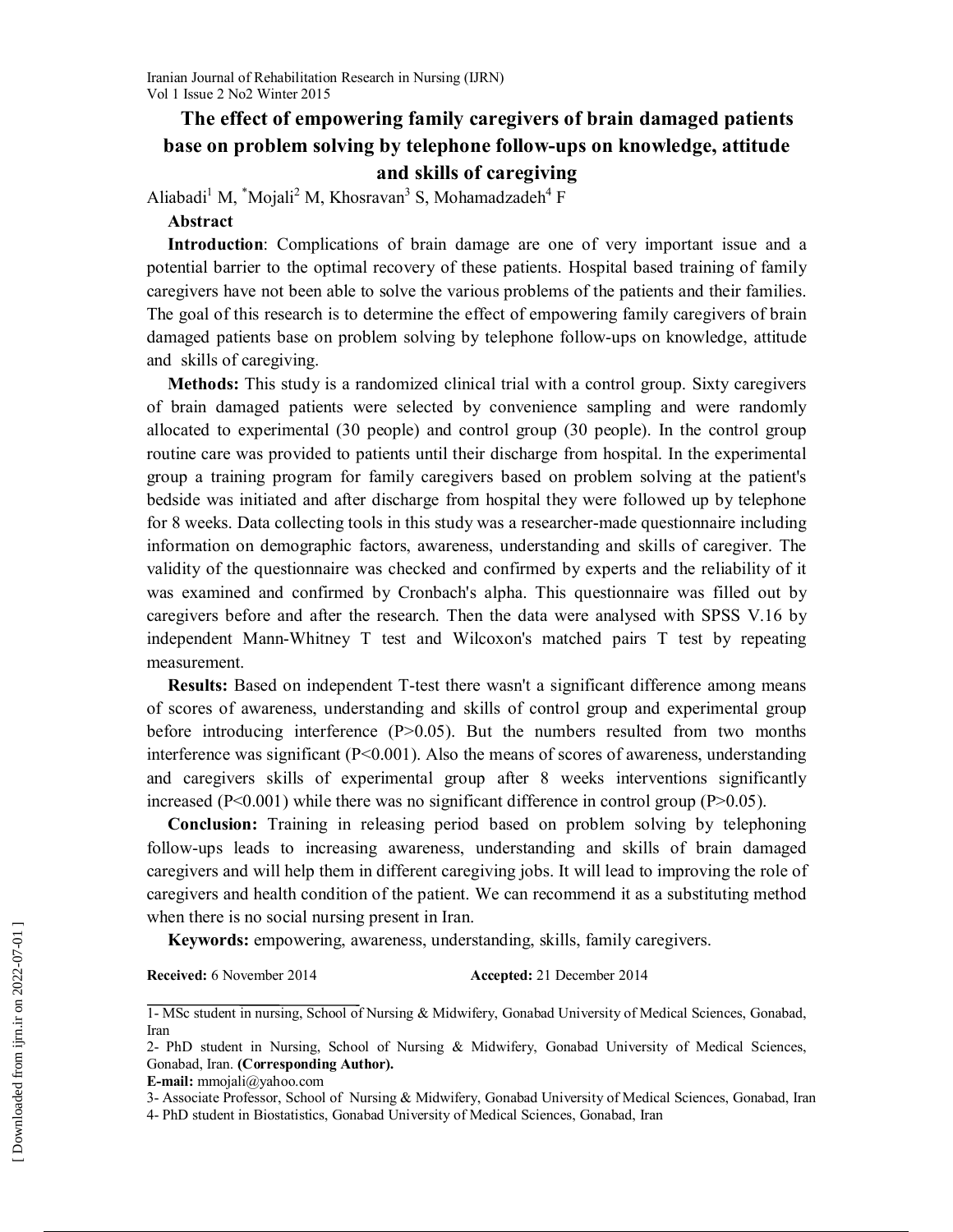# **تأثير توانمندسازي بر اساس روش حل مسئله و با پيگيري تلفني بر آمادگي جهت ترخيص** مراقبين خانوادگي بيماران صدمات مغزي و آگاهي ، نگرش و مهارت مراقبتي آنان محبوبه على آبادي`، ٌمحمد مجلي<sup>٢</sup>، شهلا خسروان <sup>٣</sup>، فاطمه محمدزاده ٔ ،

#### چكيده

**مقدمه:** يكي از مشكلات بسيار مهم افراد مبتلاء به صدمات مغزي عوارض پس از آن مي باشد كه به طور بالقوه مانع بهبودي مطلوب اين دسته از بيماران مي گردد. اگرچه اين عوارض قابل پيشگيري بوده ولي آموزشهاي معمول بيمارستاني خود بهتنهايي نتوانستهاند كليد حل مشكلات متعددي باشند كه بيمار و خانواده او در اين زمينه با آن مواجه هستند. هدف از اين پژوهش تعيين تأثير توانمندسازي مراقبين خانوادگي بيماران صدمات مغزي بر اساس روش حل مسئله با پيگيري تلفني بر آگاهي، درك و مهارت مراقبتي آنان .بود

**روش:** اين پژوهش يك كارآزمايي باليني تصادفي شده با گروه شاهد بود كه در آن ۶۰ مراقب بيمار مبتلا به صدمه مغزي به روش در دسترس انتخاب و به صورت تصادفي به دو گروه مداخله (۳۰ نفر) و شاهد (۳۰ نفر) تقسيم شدند. گروه شاهد مراقبتهاي روتين بيمارستاني را تا زمان ترخيص دريافت نمودند در. مورد گروه مداخله يك برنامه آموزشي مبتني بر حل مسئله در خصوص چگونگي مراقبت از بيمار براي مراقبين به اجرا گذاشته شد و پس از ترخيص نيز به مدت 8 هفته از طريق تلفن آموزش و پيگيريهاي بعدي انجام شد. ابزار گردآوري دادهها در اين پژوهش پرسشنامههاي محقق ساخته شامل اطلاعات جمعيت شناختي، آگاهي، نگرش و مهارت بود كه روايي محتواي آن با نظر اساتيد بررسي و مورد تأييد قرار گرفت و پايايي آن نيز با استفاده از روش آلفاي كرونباخ بررسي و تأييد شد. اين پرسشنامهها توسط مراقبين قبل و بعد از اتمام پژوهش تكميل گرديدند. دادهها در نسخه ۱۶ نرم افزار SPSS وارد و با استفاده از آزمونهاي تي مستقل من – ويتني، تي زوجي و زوجهاي همسان شده ويلكاكسون با اندازه گيري مكرر تجزيه و تحليل گرديدند.

**يافتهها:** بر اساس آزمون تي مستقل، بين ميانگين نمرات آگاهي، نگرش و مهارت مراقبين گروه مداخله و شاهد قبل از مداخله تفاوت معنيداري وجود نداشت ( 05/0 <p ( ولي مقادير ميانگين نمرات آگاهي، نگرش و مهارت مراقبين گروه مداخله 8 هفته بعد از مداخله به صورت معنى داري افزايش يافت (p<٠/٠٠١) در حالي كه در گروه شاهد اختلاف معني داري مشاهده نشد (p>٠/٠۵).

نتيجهگيري: توانمندسازي مراقبين خانوادگي به روش حل مسئله منجر به افزايش آگاهي، نگرش و مهار ت مراقبين صدمات مغزي شده و آن ها را در ارائه مراقبت كارآمد ياري داده و منجر به بهبود ايفاي نقش مراقبتي آن ها ميشود و ميتوان آن را به عنوان يك روش جايگزين در شرايط عدم وجود پرستاران جامعه محور در كشور توصيه نمود.

كليدواژهها: توانمندسازي، آگاهي، نگرش مهارت، مراقبين خانوادگي

تاريخ دريافت: 1393/8/15 تاريخ پذيرش: 1393/9/30

 <sup>- 1</sup> دانشجوي كارشناسي ارشد پرستاري، دانشكده پرستاري و مامايي، دانشگاه علوم پزشكي گناباد، گناباد، ايران .

 <sup>- 2</sup> دانشجوي دكتراي پرستاري، دانشكده پرستاري و مامايي، دانشگاه علوم پزشكي گناباد، گناباد، ايران . (نويسنده مسؤ )ول  $\text{mmojali}(a)$ yahoo.com :يست الكترونيكي

 <sup>- 3</sup> دانشيار، دانشكده پرستاري مامايي، دانشگاه علوم پزشكي گناباد، گناباد، ايران .

 <sup>- 4</sup> دانشجوي دكتراي آمار زيستي، دانشگاه علوم پزشكي گناباد، گناباد، ايران.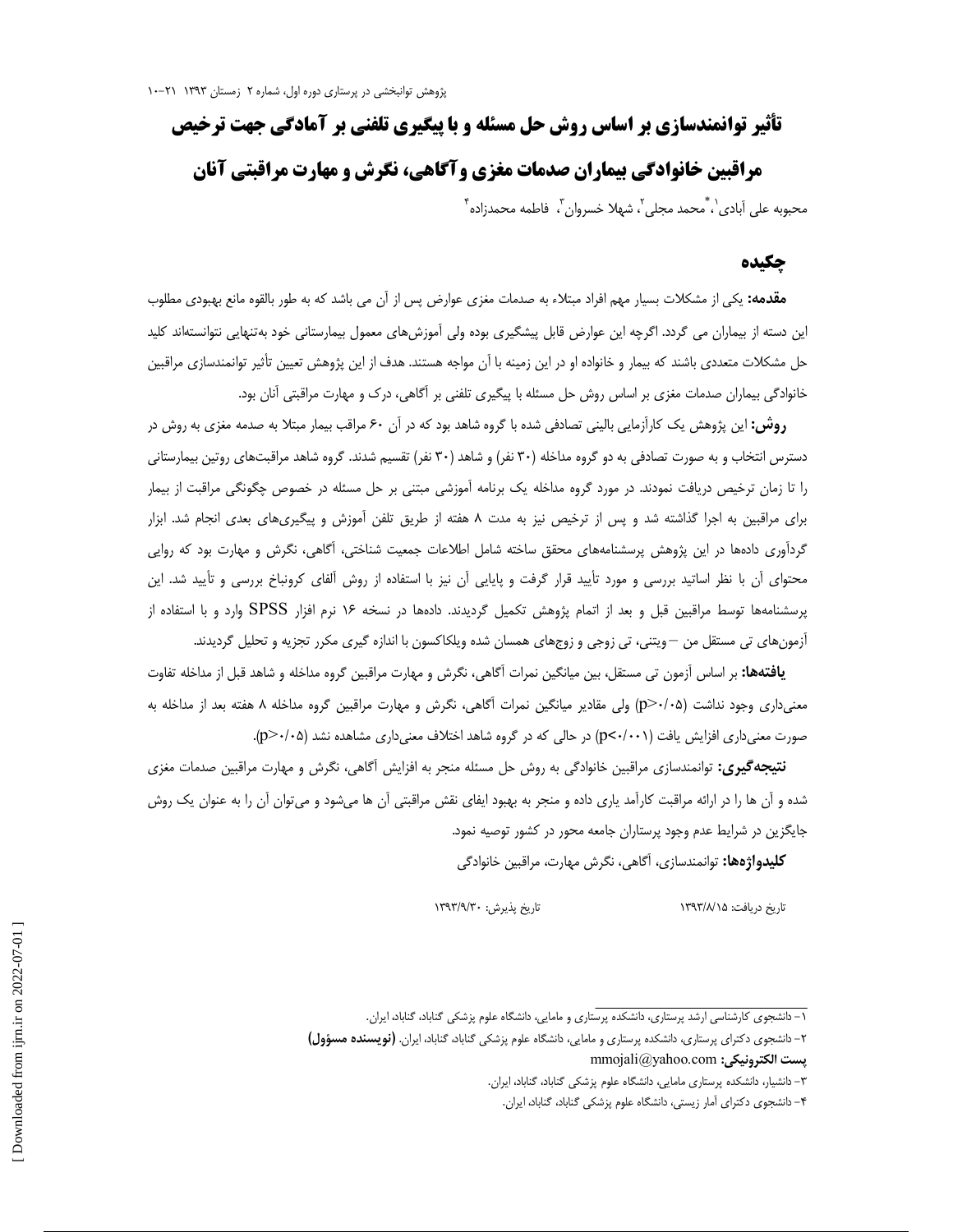#### مقدمه

صدمه مغزي نوعي آسيب كاركردي و ساختاري مغز است كه مي تواند حيطههاي سوماتيك (جسماني)، شناختي و عاطفي كاركرد مغز را متأثر سازد (١). عوارض ناشي از صدمات مغزي يك مشكل بسيار مهم پس از صدمه مغزي است و يك مانع بالقوه در بهبودي مطلوب بيماران بهحساب ميآيند. مطالعات قبلي نشان داده اين عوارض نه تنها معمول هستند بلكه تخمين زده مي شود كه تا 40 96 درصد بيماران دچار عوارضي با درجات متفاوت ميشوند كه اين عوارض بهطور بالقوه پ قابل يشگيري هستند. از جمله اين عوارض ميتوان به سكته مغزي مجدد، عفونت مجاري اداري، عفونت ريوي، زخم فشاري، ترومبوز وريدهاي عمقي، آمبولي ريه، درد شانه، افسردگي، اضطراب، دليريوم و تشنج اشاره نمود (٢). احتمال مرگ مبتلايان به صدمات مغزي شديد نسبت به ديگر افراد جامعه به دليل تشنج 37 برابر ؛ سپتي سمي 12 برابر، پنوموني 4 برابر و به دليل ساير مشكلات ريوي، گوارشي و يها عفونت ادراري 3 برابر بيشتر مي باشد (٣). با توجه به اين كه بيماران در زمان ترخيص از بيمارستان، مرحله حاد بيماري و عوارض مربوط به آن مرحله را گذرانده و در مرحله بازتواني قرار دارند، لذا مرگ و ميرهاي مرحله بازتواني معمولاً ناشي از عدم برنامهريزي و اجراي برنامههاى مراقبتي مناسب و در نتيجه بروز عوارض ثانويه در اين بيماران است. Fisher در اين باره مي،نويسد تقريباً ۵۰ درصد بيماراني كه مرحله حاد بيماري سكته مغزي را سپري مي كنند تا ٧ سال بعد زنده مي مانند. از اين تعداد تقريباً ١٠ درصد بدون ناتواني به زندگي باز ميگردند، 40 درصد با ناتواني متوسط، ۴۰ درصد با ناتوانی شدید و ۱۰ درصد آنها به مراقبت بسيار طولاني مدت در مراكز نياز دارند . )4( در ايران متأسفانه آمار دقيقي از بروز عوارض ثانويه، مرگومير پس از ترخيص بيماران صدمه مغزي وجود ندارد؛ اما نتايج مطالعه فخار نشان داد كه 1/ 26 درصد بيماران ضربه به سر شديد 2 سال پس از ترخيص فوت نمودهاند، 9/ 13 درصد با ناتواني شديد، 27 درصد با ناتواني متوسط و از اين عده تنها 5/1 درصد به زندگي عادي بازگشته بودند . )5( McBride در مطالعهاي با هدف تعيين

تأثير مداخلات پرستاري بعد از ترخيص بر روي 90 بيمار مبتلا به سكته مغزي و خانوادههايشان به اين نتيجه رسيد كه بيش از نيمي از بيماران در انجام فعاليتهاي روزمره زندگي وابستگي نسبي دارند (۶).

پس از سال 1970 به دلايلي از جمله هز ينههاي كمتر مربوط به ارائه مراقبت ، افزايش تعداد بيماران نيازمند خدمات سرپايي، افزايش جمعيت سالمندان، توسعه تجهيزات پزشكي پرتابل ، اهميت مراقبت در منزل بيش از پيش مورد توجه قرار گرفت (٧). مراقبت خانواده محور يك فلسفه مراقبتي است كه اهميت واحد خانواده را به عنوان نقطه تمركز اصلي در تمام مراقبتهاي بهداشتي خصوصاً در مورد بيماريهاي مزمن كه نيازمند مراقبت در منزل و خود مديريتي ميباشد به رسميت شناخته و آن را مورد تاكيد قرار مى دهد (٨). در اين ديدگاه خانواده به عنوان اساسيترين ركن جامعه، مسئول ارائه مراقبتهاي صحيح و مناسب بهداشتي به بيمار تلقي يم شود . )9( پرستاران در وضعيت منحصر به فردي جهت تعامل با افراد و اعضاء خانواده قرار دارند (١٠). آنها مي توانند آگاهي، مهارت و حمايت لازم را براي ارائه مراقبتهاي كيفي در منزل فراهم نمايند (١١).

بر طبق تعريف انجمن ملي مراقبتهاي بهداشت ي پرستار) National Association of Health Care) در مراقبت منزل مسئول تأمين بهترين و سالمترين نوع مراقبت در منزل مددجويان ميباشد. استحكام بافت اجتماعي و خانوادگي در ايران ميتواند نويدبخش يك مراقبت شايسته به اين بيماران باشد (١٢) كه متأسفانه به دليل فعال نبودن سيستم پرستاري جامعه محور ، امكان ارائه خدمات بازديد از منزل براي پرستاران فراهم نيست و بار مراقبت از اين بيماران پس از ترخيص از بيمارستان بر دوش خانوادههاى آنان مىباشد؛ و از طرفي خانوادهها نيز نيازمند آموزش و حمايت جهت ارائه خدمات مناسب به اين بيماران هستند و اين در حالي است كه آموزشهاي روتين و سنتي بيمارستاني خود به تنهايي نتوانسته كليد حل مشكلات متعددي باشد كه بيمار و خانواده با آن مواجه هستند. در روش آموزش مبتني بر حل مسئله خانواده بايد براي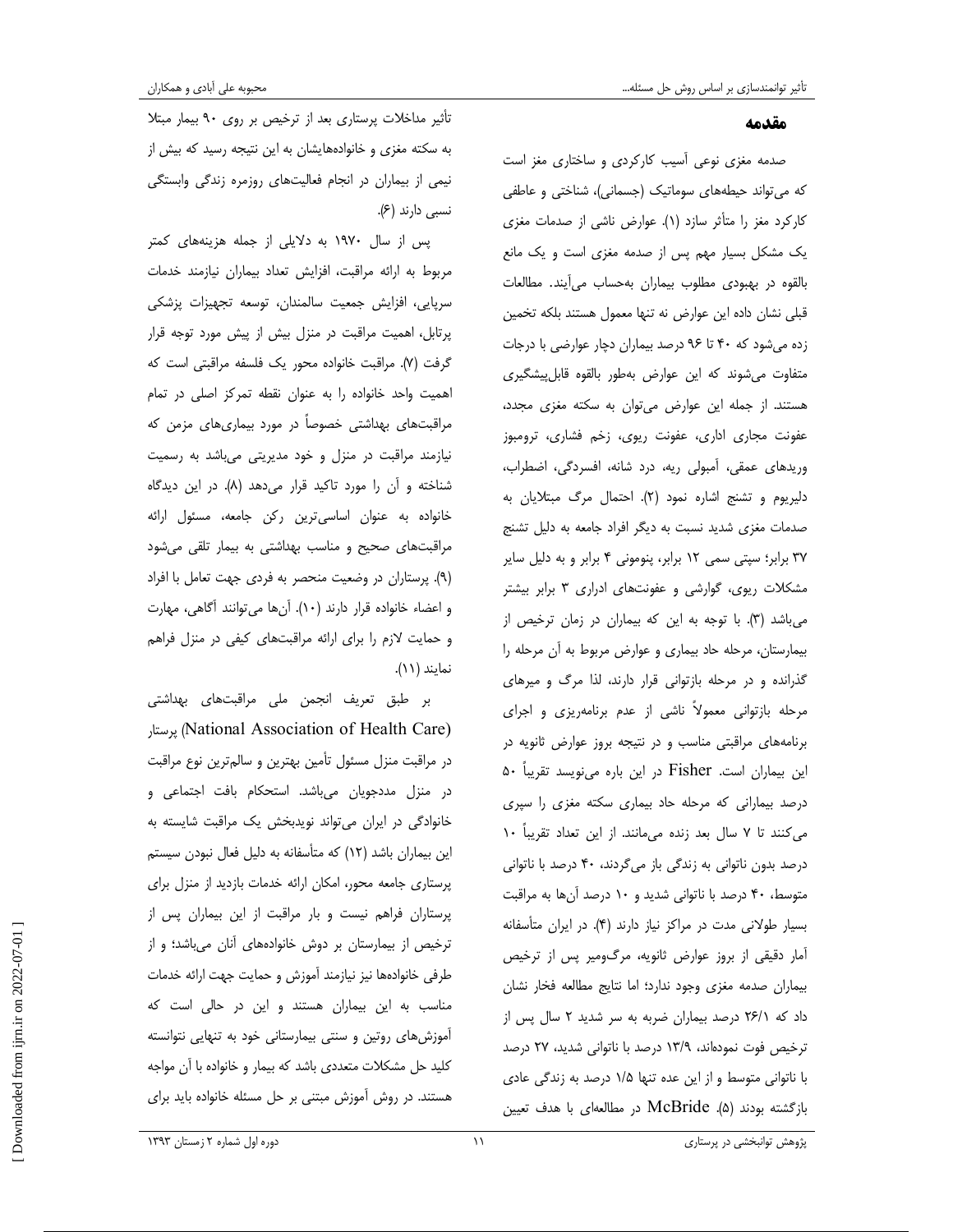حلهاى مناسبي براي أنها پيدا كرده و به أنها عمل نمايد ( . )13 Won توانمندسازي را درگير كردن مددجويان و خانواده ها آن در تصم يمگيري براي ارتقا ء سطح سلامتي تعريف مي كند كه لازمه آن داشتن قدرت يا توانايي براي اتخاذ تصميمات درست است. توانمندساز ي به مددجو در فهم نيازها و روش بر طرف سازي آنها به صورت آگاهانه با استفاده از روش حل مسئله، افزايش خوداتكايي و ايجاد اعتماد به نفس كمك مي كند (15،14 . ) يادگيري به روش حل مسئله، مؤثرترين شيوه يادگيري را فراهم مي كند چرا كه نوعي يادگيري فعالانه است (١۶). حل مسئله شامل پنج مرحله مىباشد كه با توجه به حروف اول كلمات آن به زبان انگليسي با سر واژه IDEAL ) آرماني) معرفي ميشود. اين پنج مرحله شامل تشخيص مسئله (Identify)، تعريف مسئله (Define)، بررسي و كشف راه حل هاى احتمالى (Explore)، عمل كردن بر اساس راه يها حل كشف شده (Act و ) مرحله آخر نگاه به عقب و ارزشيابي نتايج فعاليتهاى انجامشده (Look back) است ( .)17 از آنجا كه در ايران سيستم پرستاري اجتماعي فعال نيست؛ عدم برنامهريزي و اجراي برنامههاي مراقبتي مناسب باعث بروز عوارض ثانويه در اين بيماران مي .شود لذا پژوهشگران بر آن شدند تا مطالعهای تحت عنوان تأثير توانمندسازي بر اساس روش حل مسئله با پيگيري تلفني بر آمادگي حين ترخيص مراقبين خانوادگي بيماران صدمات مغزي و آگاهي، نگرش و مهارت مراقبتي آنان انجام دهند .

# روش مطالعه

اين مطالعه از نوع كارآزمايي باليني از نوع گروه مداخله و شاهد بود كه در سال 1392 انجام شد. جامعه آماري اين پژوهش شامل مراقبين خانوادگي اصلي بيماران مبتلا به صدمه مغزي بودند كه بيمارانشان براي اولين بار در سال ٩٢ به دليل صدمه مغزي بستري شده بودند. در اين مطالعه نمونهگيري به صورت مستمر و متوالي ( Sequential ( انجام گرديد ( 18،19 ) در اين نوع نمونهگيري پذيرش واحدهاي گ نمونه يري تا رسيدن به حجم نمونه محاسبه شده ادامه يم يابد. لذا با توجه به بررسي

مقدماتي محيط پژوهش و مقالات مرتبط با موضوع (21،20 و ) با احتساب ضريب اطمينان 95 درصد و توان آزمون 80 درصد، حداقل اندازه نمونه در هر گروه 25 نفر تعيين شد كه به دليل ريزش احتمالي اين تعداد به 30 نفر افزايش يافت. نمونهگيري به صورت در دسترس طي 2 ماه در فاصله زماني اول آبان تا 30 آذر سال ۹۲ تا رسیدن به تعداد نمونه كافي انجام شد. نمونهها پس از هماهنگي با پزشك معالج و نظر ايشان مبني بر ترخيص بيمار طي ٣-٣ روز بعد، به شيوه بلوك هاى جايگشتى (Blocks Randomized permuted در ) گروه شاهد و مداخله قرار گرفتند . معيارهاي ورود بيماران به مطالعه شامل اولين بستري به دليل صدمه مغزي ، تشخيص قطعي صدمه مغزي، ضريب هوشياري بالاتر ياو مساوي 7 در مقياس گلاسكو، نداشتن مشكلات زمينهاي و مؤثر ديگر بر مراقبت مانند ديابت، شكستگي در ساير اندام ها، تروما به شكم و ريه .بود همچنين معيارهاي ورود به مطالعه مراقبين نيز شامل تمايل به شركت در مطالعه ، مراقبتكننده اصلي بيمار مبتلا به صدمه مغزي، داشتن محدوده سني تا 18 60 سال، نداشتن مشكلات شنوايي، بينايي و تكلم ، نداشتن اختلالات رواني و شناختي مؤثر بر امر مراقبت، نداشتن تحصيلات در رشتههاى بهداشتى و درماني، داشتن تلفن همراه و يا تلفن در منزل بود. در صورت فوت بيمار در طول مطالعه و يا عدم پاسخگويي تلفن مراقب و بيمار از مطالعه خارج ميشدند . پرسشنامههاي مورد استفاده در اين پژوهش شامل پرسشنامه محقق ساخته اطلاعات جمعيت شناختي و ابزار سنجش آگاهي، نگرش و مهارت مراقبين بود .

ابزار سنجش آگاهي، نگرش و مهارت مراقبين در برگيرنده 30 سؤال مربوط به آگاهي، 12 سؤال مربوط به نگرش و 30 سؤال مربوط به عملكرد مراقبتي بود. در حوزه آگاهي پرسشنامه از سؤالات چندگزينهاي استفاده شد؛ و برخي از سؤالات داراي بيش از يك جواب صحيح بودند و از مراقبين درخواست گرد يد كه با توجه به مشكلات و نيازهاي بيمار خود به سؤالات پاسخ دهند، به طور مثال چنانچه بيماري از طريق لوله تغذيه نمي شد، سؤالات مربوط به اين بخش از فرد مراقب پرسيده نمي شد. نحوه نمرهگذاري به اين صورت انجام گرفت كه در صورت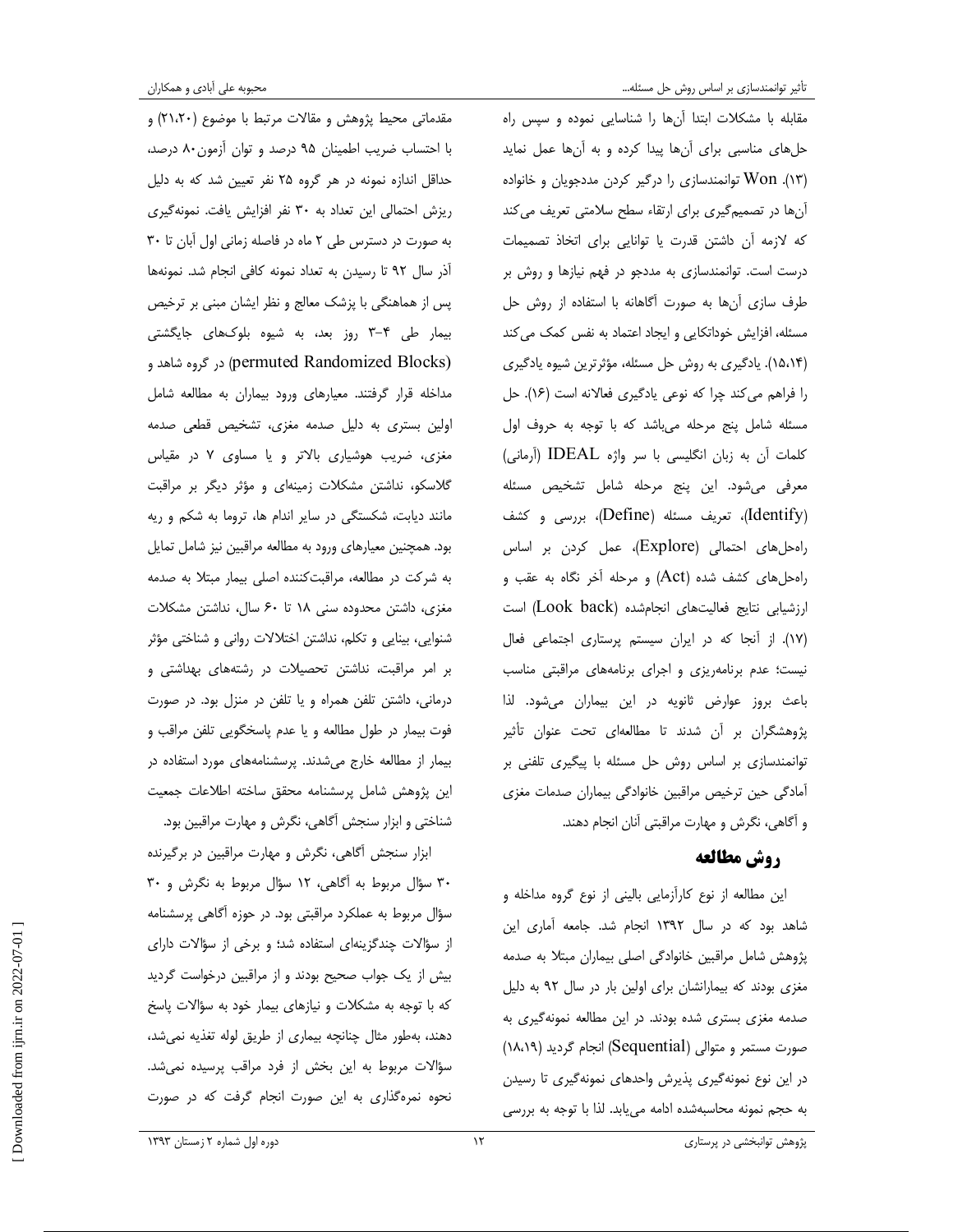انتخاب جواب صحيح امتياز 1 و در صورت پاسخ غلط امتيازي به آن سؤال تعلق نميگرفت. سپس تعداد پاسخهاي صحيح فرد با هم جمع شده و بر تعداد كل سؤالات پاسخ داده شده تقسيم شده و درصد پاسخهای صحیح محاسبه میگردید. حوزه مهارت پرسشنامه شامل 30 سال چند گزينهاي بود؛ به عنوان مثال سؤال « قبل از تغذيه با لوله ، بيمار را در وضعيت ... قرار ميدهم ». كه در صورت انتخاب جواب صحيح امتياز يك و در غير اين صورت امتيازي تعلق نمي گرفت. از آنجا كه به اين سؤالات پس از اجراي صحيح مهارت و بر اساس نياز بيمار به سؤالات اين بخش پاسخ داده شد تعداد جوابهاي صحيح پاسخ داده شده توسط هر فرد با هم جمع شده و بر تعداد كل سؤالات پاسخ داده شده تقسيم شده و درصد پاسخهای صحيح محاسبه گرديد . پرسشنامه مذكور در حوزه نگرش شامل 12 سؤال بود كه هر سؤال داراي 4 گزينه كاملاً موافق با نمره »4« ، موافق ، »3« مخالف «٢» و كاملاً مخالف با امتياز «١» بود. لذا حداقل نمره پرسشنامه 12 و حداكثر نمره آن 48 .بود براي تعيين اعتبار علمي پرسشنامهها از روش اعتبار محتوي توسط 10 نفر از اعضاي هيأت علمي دانشكده پرستاري دانشگاه گناباد، دانشگاه مشهد و نيشابور استفاده شد. اعتماد علمي پرسشنامه با روش آلفاي كرونباخ بررسي شد؛ كه براي آگاهي (81/0 = α ، ( براي نگرش  $(0=9 \cdot \cdot)$  و برای مهارت  $(0=1)$  به دست آمد. روش انجام كار بدين صورت بود كه پژوهشگر با دريافت معرفي نامه پس از تأييد كميته اخلاق دانشگاه و اخذ مجوز كتبي از مسئولان دانشگاه علوم پزشكي و خدمات بهداشتي درماني گناباد و نيز كسب اجازه از مسئولان بيمارستانهاي 22 بهمن و حكيم نيشابور شروع به نمونهگيري كرده و پس از معرفي اهداف، اهميت مسئله و چگونگي انجام تحقيق و بيان امكان و حق خروج از مطالعه و اخذ رضايت آگاهانه كتبي از مشاركتكنندگان، دادههاي مرحله اول (قبل از مداخله) كه منجر به شناسايي منابع، محدوديتها و نقاط ضعف مراقبين در زمينههاي مختلف يم گرديد را مورد تجزيه و تحليل قرار دادند و بر اساس آن محتواي برنامه توانمندسازي براي مراقبين طراحي و بازنگري شد و سپس مرحله دوم (مداخله) انجام شد كه به مدت 2 ماه در گروه مداخله به طول انجاميد و در اين زمان گروه كنترل هيچ گونه مداخلهاي دريافت نكرد . در اين پژوهش آموزش به شيوه حل مسئله ارائه شد. اين روش شامل تشخيص مسئله، تعريف مسئله، كشف راه حلهاي احتمالي، عمل كردن به راه حل هاى انتخابي، ارزيابي كردن نتايج بود (جدول ١). جدول شماره 1: روش آموزش به شيوه حل مسئله

| آموزش به شیوه حل مسئله                                                                                                                   |       |
|------------------------------------------------------------------------------------------------------------------------------------------|-------|
| تشخیص مسئله: در این مرحله از مراقب خواسته می شد که مشکلاتی را که بیمار با آن روبرو بود بیان نماید. بهطور مثال مراقب باید تشخیص میداد     | مرحله |
| که بیمار خود بهتنهایی نمی¤واند بهداشت دهان و دندان را رعایت نماید؛ و عدم رعایت بهداشت دهان و دندان باعث ایجاد چه مشکلاتی در بیمار        |       |
| میشود. در این مرحله چنانچه مراقب قادر به پاسخگویی نبود توضیحات کامل توسط پژوهشگر در مورد مشکلات بیمار به مراقب داده میشد.                | اول   |
| تعریف مسئله: در این مرحله مراقب باید به تعریف و درک صحیحی از مسئله میرسید؛ مثلاً درک و تعریف صحیحی از رعایت بهداشت دهان و دندان          | مرحله |
| ارائه میداد یا در صورت تراکئوستومی بودن بیمار باید تعریف مناسبی از تراکئوستومی و کاربرد آن ارائه میداد. در این مرحله نیز پژوهشگر توضیحات |       |
| کافی را در مورد ماهیت و چگونگی انجام آن به صورت تئوری برای مراقبین توضیح میداد.                                                          | دوم   |
| رامحلهای احتمالی: در این مرحله مراقب رامحلهای مناسب با مشکل را ارائه میداد. بهطور مثال در بیمار بیهوش رامحلهای مراقبت از دهان و دندان    | مرحله |
| را بیان مینمود و یا در بیمار با تراکئوستومی رامهای مراقبت از آن را بیان مینمود. در این مرحله در صورت داشتن راه حل مناسب مراقب وارد مرحله |       |
| بعد می شد. در غیر این صورت مراقبتهای مربوطه توضیح داده می شد.                                                                            | سوم   |
| اجرای عملی: در این مرحله از مراقب خواسته میشد راه حل ها را به صورت عملی اجرا نماید در این مرحله پژوهشگر جلوی مراقب بهطور کامل            |       |
| مهارت را انجام میداد. در مرحله بعد، پژوهشگر مهارت را به اجزای کوچکتر تقسیم میکرد و آن ها را گام به گام انجام میداد. سپس پژوهشگر از       |       |
| مراقب میخواست آن جزء مهارتی را انجام دهد و به وی فرصت تمرین و تکرار جهت کسب مهارت لازم داده میشد؛ سپس پژوهشگر از مراقب                   | مرحله |
| میخواست که با تمرین و تکرار در سایر اجزای آن وظیفه، خودکار یا توانمند شود؛ به حدی که بدون حضور پژوه شکر قادر به انجام آن مهارت باشد.     | چهارم |
| در نهایت فرد مراقب در انجام آن مهارت، کاملاً کارآمد میشد. تعداد جلسات برگزارشده بر اساس نیازهای مراقبتی بیماران بین ۴ تا ۶ جلسه أموزش    |       |
| یک ساعت و سی دقیقهای متفاوت بود.                                                                                                         |       |
| ارزیابی: در این مرحله از مراقب خواسته میشد تمام مراحل قبلی انجامشده در مورد مسئله (وظیفه یا مهارت) را بیان نموده و اجرا نماید            | مرحله |
|                                                                                                                                          | پنجم  |
|                                                                                                                                          |       |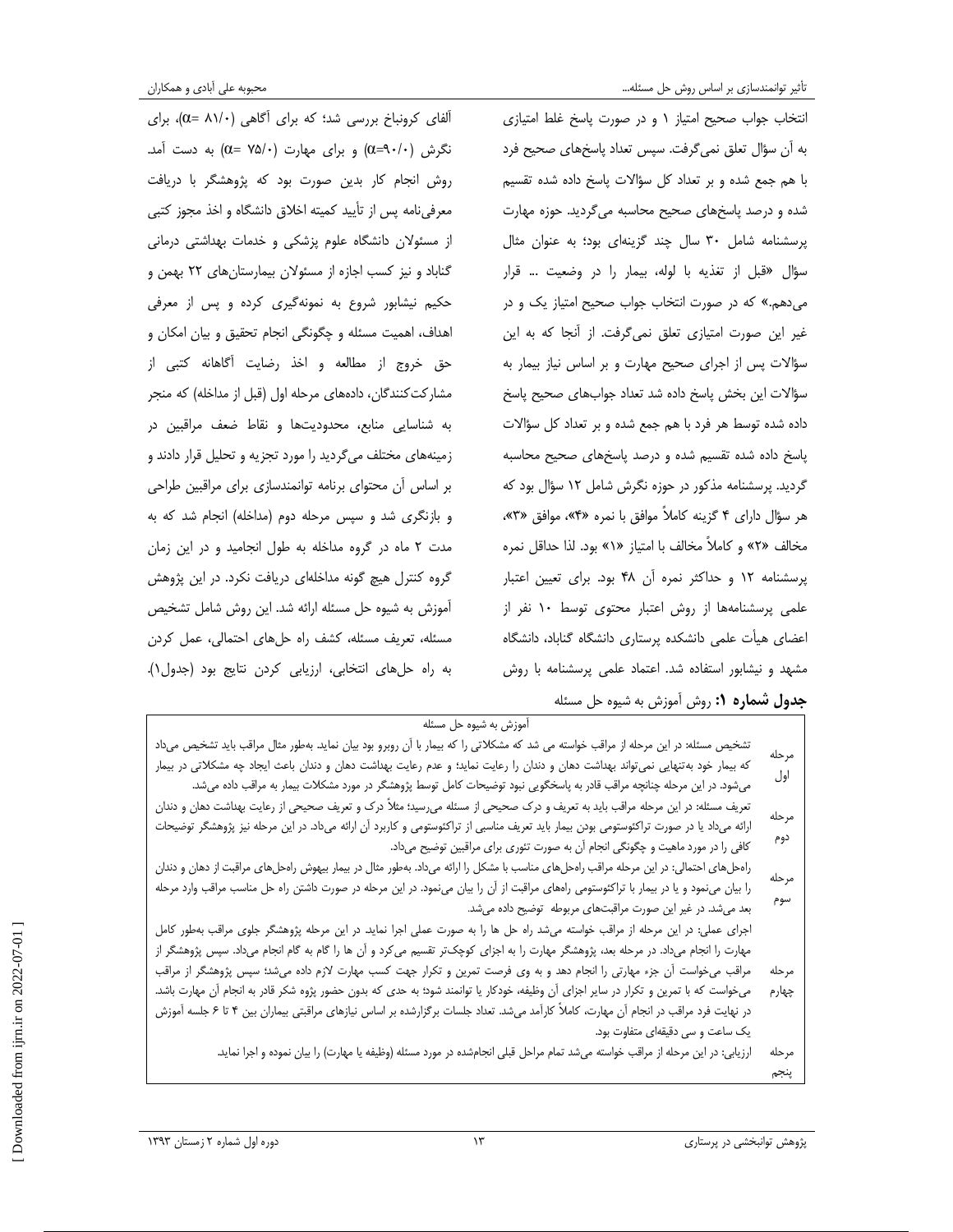محتواي آموزشي بر اساس متون معتبر علمي تدوين شد و توسط متخصصين پرستاري، پزشك متخصص مغز و اعصاب و اساتيد رشتههاي پرستاري و فيزيوتراپي تأييد گرديد. جهت آموزش فيزيوتراپي از كارشناس اين رشته كمك گرفته شد و ساير آموزش ها توسط پژوهشگر اصلي ارائه مي شد. پس از ترخيص بيمار از بيمارستان پيگيري تلفني به مدت 8 هفته بدين ترتيب كه در ماه اول، دو بار در هفته و در ماه دوم هفتهاى يك بار (مجموعاً ۱۲ بار) با افراد گروه مداخله انجام گرديد؛ به منظور اطمينان از انجام آموزش هاى دادهشده؛ چك ليستي تهيه شده بود كه هنگام ترخيص، در اختيار مراقبين قرار داده مي شد؛ كه در آن، انتظارات از انجام آموزش هاى داده شده منظور شده بود. پژوهشگر پس از دو ماه مداخله مجدداً به منازل افراد گروه مداخله و شاهد مراجعه و پرسشنامه آگاهي ، نگرش و مهارت توسط مراقبين تكميل گرديد. سپس دادهها با استفاده از نرمافزار .16v spss مورد تجزيه و تحليل قرار گرفتند. از آزمون كولموگراف اسميرنوف براي بررسي پيش فرض نرمال بودن دادهها استفاده گرديد و در صورت برقراري فرض نرمال بودن توزيع دادهها از آزمونهاي تي مستقل و تي زوجي و در غير اين صورت از آزمونهاي من- ويتني و زوجهاي همسان شده ويلكاكسون استفاده شد. سطح معنىداري نيز در تمامي آزمونها 05/0 در نظر گرفته شد .

### ها يافته

بر اساس يافتههاي پژوهش ، بيماران در محدوده سني 90- 19 و با ميانگين سني 53/ ±17 35/ 62 بود . ند در 55 صد بيماران مرد و بقيه زن بودند تفاوت آماري معن يداري بين دو گروه در نوع بيماري، ضريب هوشياري، وضعيت حركتي اندام، نحوه تغذيه، نحوه دفع ادرار، نوع راه هوايي و نيازهاي مراقبتي بيماران وجود نداشت ( 05/0 <p . (محدوده سني مراقبين 60- 18 سال با ميانگين 64/ 10 ± 50/ 40 بود دو. گروه مراقب از نظر متغيرهاي سن، جنس، وضعيت تأهل ، سطح تحصيلات، وضعيت اشتغال و وضعيت اقتصاد ي تفاوت معن يداري نداشتند و اغلب زن با سطح تحصيلات ديپلم و كمتر و وضعيت اقتصادي ضعيف تا متوسط بودند (جدول ٢). ميانگين تعداد روزهاي مراقبت در هفته 70/1 ± 07/6 روز بود كه از اين نظر تفاوت معن يداري بين دو گروه مداخله و شاهد وجود نداشت (p=٠/٧۶). نتايج آزمون آماري تي مستقل تفاوت معن يداري را بين نمرات آگاهي، درك و مهارت دو گروه مداخله و شاهد پيش از مداخله نشان نداد (جدول ٣). نتايج آزمون آماري تي مستقل (بين گروهي) براي متغيرهاي آگاهي و مهارت و آزمون من - ويتني براي متغير نگرش اختلاف معنيداري را پس از دو ماه مداخله در مقايسه با گروه شاهد نشان داد (p<۰/۰۰۱). نتايج آماري تي زوجي ( درون گروهي ) براي متغيرهاي آگاهي و مهارت و زوجهاي همسان شده ويلكاكسون براي متغير نگرش قبل و بعد از مطالعه تفاوت آماري معنيداري را در گروه مداخله ، قبل و بعد از مداخله نشان داد  $p<\cdots$  ).

| p-value                   | شاهد<br>مداخله     |                      |                     |            |  |
|---------------------------|--------------------|----------------------|---------------------|------------|--|
|                           | تعداد (در صد)      | تعداد (درصد)         | فراواني گروهها      | متغير      |  |
|                           | $(1599)$ 14        | $(1599)$ $\Lambda$   | $\leq r \Delta$     |            |  |
| $\cdot$ /٢                | $(1599)$ $\Lambda$ | $(1599)$ 11          | ۴۵-۳۶               | سن (سال)   |  |
|                           | $(1599)$ $\Lambda$ | $(1599)$ 11          | $\geq$ ۴۶           |            |  |
| $\cdot$ / $\cdot$ Y       | $(1599)$ 11        | (157/5)              | مرد                 |            |  |
|                           | $(7.97/5)$ 19      | $(1.9999)$ T.        | زن                  | جنس        |  |
| $\cdot$ /۴                | $(7.5)$ 15         | $(1599)$ 11          | بیسواد و ابتدایی    |            |  |
|                           | $(159)$ $\lambda$  | $(1599)$ $\lambda$   | راهنمایی و دبیرستان | تحصيلات    |  |
|                           | (1.77/T)           | $(1599)$ 11          | ديپلم و بالاتر      |            |  |
| $\cdot$ / $\cdot$ $\cdot$ | $(199)$ $79$       | $(1.199)$ $\uparrow$ | متأهل               | وضعيت تأهل |  |
|                           | (1.7/F)            | $(7.55)$ Y           | مجرد                |            |  |
| $\cdot/\Upsilon$          | $(1599)$ $\Lambda$ | $(7.55)$ Y           | خوب و عالی          | وضعيت      |  |
|                           | $(1.07/T)$ TT      | $(1.1999)$ TT        | متوسط و ضعیف        | اقتصادى    |  |

|  |  | جدول شماره ٢: اطلاعات جمعيت شناختي مراقبين موردمطالعه |  |  |  |
|--|--|-------------------------------------------------------|--|--|--|
|--|--|-------------------------------------------------------|--|--|--|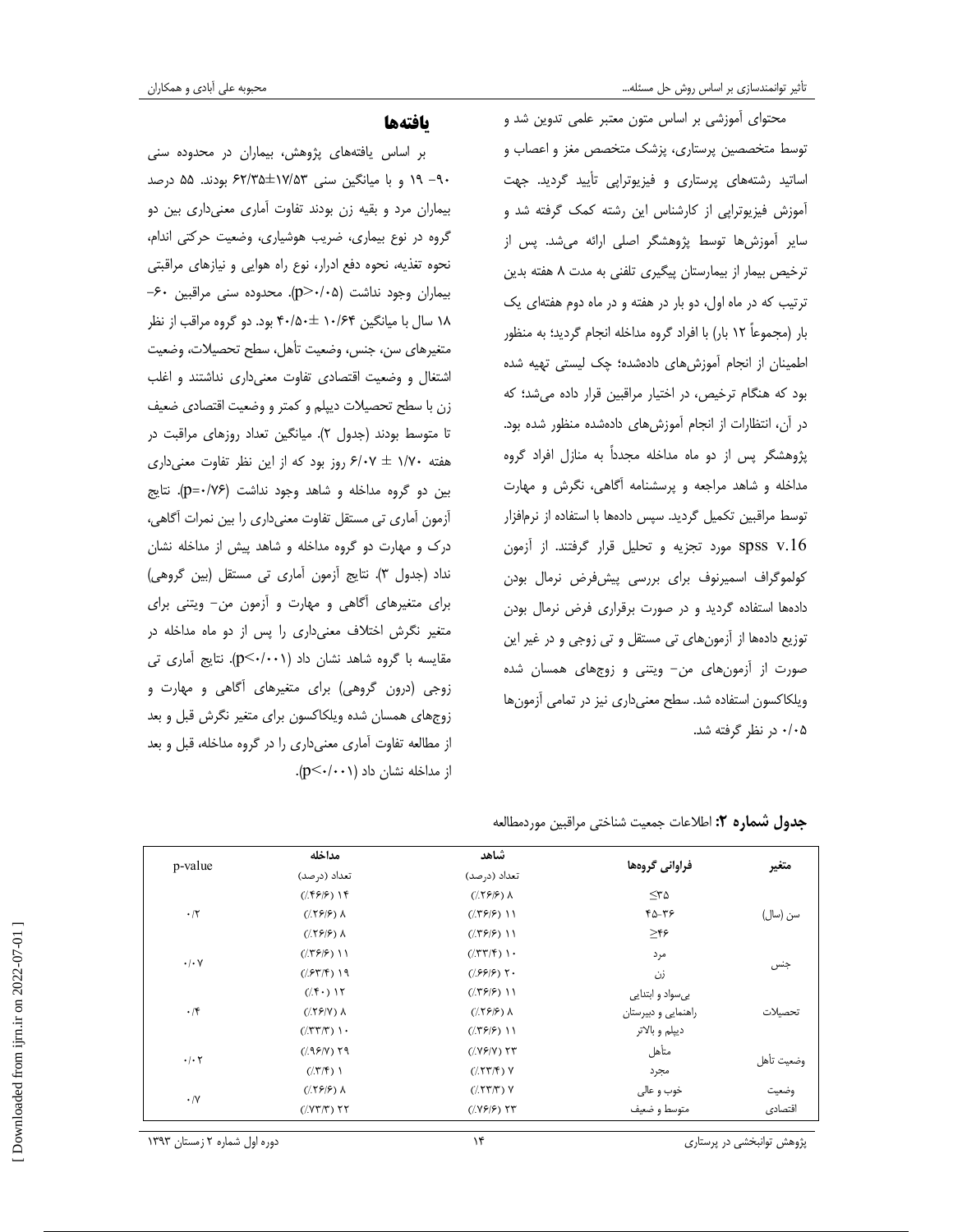| نوع و نتايج أزمون                                               | بعد از مداخله                                               |                                         | قبل از مداخله |                                                        |                          |                                         |                   |       |
|-----------------------------------------------------------------|-------------------------------------------------------------|-----------------------------------------|---------------|--------------------------------------------------------|--------------------------|-----------------------------------------|-------------------|-------|
|                                                                 | انحراف معيار                                                | ميانگين                                 | ميانه         | انحراف معيار                                           | ميانگين                  | ميانه                                   | گروه              | سازه  |
| زوجيt<br>$t = -\frac{y}{x}$                                     | ۱۶/۴۸                                                       | $55/7\lambda$                           | 54/14         | $\frac{15}{1}$                                         | <b>TT/VA</b>             | ٢٧/۶۵                                   | مداخله            |       |
| $P = \cdot / \cdot \cdot$                                       |                                                             |                                         |               |                                                        |                          |                                         |                   |       |
| زوجىt<br>$t=-\mathbf{r}/\cdot\mathbf{r}$<br>$P = \cdot/\cdot$ ۶ | 15/71                                                       | $\mathbf{r}\cdot\mathbf{/}\mathbf{r}$ . | <b>YA/AY</b>  | $\mathcal{W}/\cdot$                                    | $\Gamma Y/\gamma \gamma$ | $\Upsilon \Upsilon / \Upsilon \Upsilon$ | شاهد              | دانش  |
|                                                                 |                                                             | مستقلt                                  |               |                                                        | مستقلt                   |                                         |                   |       |
|                                                                 |                                                             | $t = r\Delta/\lambda$                   |               |                                                        | $t = \frac{1}{\Delta t}$ |                                         | نوع و نتايج أزمون |       |
|                                                                 |                                                             | $P = \cdot / \cdot \cdot \cdot$         |               | $P = \cdot / \sqrt{rr}$                                |                          |                                         |                   |       |
| زوجيt                                                           |                                                             |                                         |               |                                                        |                          |                                         |                   |       |
| $t=-\lambda\Delta/\lambda\Delta$                                | 9/19                                                        | $\gamma \cdot / \gamma \wedge$          | 977           | $\lambda/\Delta$ .                                     | 44/70                    | f(Y')                                   | مداخله            |       |
| $P = \cdot/\cdot\cdot$                                          |                                                             |                                         |               |                                                        |                          |                                         |                   |       |
| زوجىt                                                           |                                                             |                                         |               |                                                        |                          |                                         |                   |       |
| $t=-\frac{1}{\pi}$                                              | $\mathcal{W}$ .                                             | YY/91                                   | 44/60         | 10/07                                                  | ٣٩/٨٥                    | <b>٣٧/٢۶</b>                            | شاهد              | مهارت |
| $P = \cdot / \cdot \wedge$                                      |                                                             |                                         |               |                                                        |                          |                                         |                   |       |
|                                                                 | مستقل†                                                      |                                         |               |                                                        | مستقلt                   |                                         | نوع و نتايج أزمون |       |
|                                                                 | $t = \frac{1}{\sqrt{2}}$<br>$P = \cdot / \cdot \cdot \cdot$ |                                         |               | $t = \frac{1}{\sqrt{2}}$<br>$P = \cdot/\tau \vee \tau$ |                          |                                         |                   |       |
|                                                                 |                                                             |                                         |               |                                                        |                          |                                         |                   |       |
| رتبه علامتدار ويلكاكسون                                         |                                                             |                                         |               |                                                        |                          |                                         |                   |       |
| $t = -\mathfrak{r}/\mathfrak{r}\cdot\mathfrak{r}$               | $15/\lambda$                                                | 9.177                                   | 91/88         | $\frac{1}{2}$                                          | $5\frac{1}{2}$           | ۶۶۱۶۶                                   | مداخله            |       |
| $P = \cdot / \cdot \cdot \cdot$                                 |                                                             |                                         |               |                                                        |                          |                                         |                   |       |
| رتبه علامتدار ويلكاكسون                                         |                                                             |                                         |               |                                                        |                          |                                         |                   |       |
| $t = -\frac{1}{\pi}$                                            | $\Gamma \Delta / \Lambda$                                   | $V \cdot / Y \Delta$                    | Y9/Y          | $\Upsilon\Upsilon/\Upsilon$                            | $SY/\Delta$ .            | ۶۶۱۶۶                                   | شاهد              | نگرش  |
| $P = \cdot / v$                                                 |                                                             |                                         |               |                                                        |                          |                                         |                   |       |
|                                                                 | من–ويتني                                                    |                                         | مستقل†        |                                                        |                          | نوع و نتايج أزمون                       |                   |       |
|                                                                 | $U = -\eta/\eta$                                            |                                         |               |                                                        | $t = -\gamma \gamma$     |                                         |                   |       |
|                                                                 |                                                             | $P = \cdot/\cdot\cdot$                  |               |                                                        | $P = \cdot/\gamma\gamma$ |                                         |                   |       |

### ج**دول شماره ۳:** ميانگين نمرات دانش، نگرش و مهارت مراقبين قبل و بعد از مداخله

#### بحث

نتايج مطالعه حاضر نشان داد كه اغلب مراقبين بيماران صدمات مغزي زن، متأهل با وضعيت اقتصادي و اجتماعي پايين و داراي تحصيلات ابتدايي بودند. در مطالعه عظيمي و همكاران نيز مشابه مطالعه حاضر اغلب مراقبين زن با وضعيت اقتصادي اجتماعي پايين، داراي تحصيلات ابتدايي و متأهل بودند ( )22.

در اين پژوهش نتيجه آزمون تي مستقل تفاوت آماري معنيداري را بين دانش و آگاهي مراقبين قبل از مداخله بين دو گروه نشان نداد. درحالي كه بعد از مداخله اين تفاوت معنادار بود؛ بنابراين، بر اساس يافتهها، فرضيه پژوهش مبنى بر مؤثر بودن توانمندسازي مراقبين به روش حل مسئله بر آگاهي مراقبين حمايت مي شود. يافتههاي اين مطالعه با ساير مطالعات هم

راستا ميباشد. به طوري كه نتايج مطالعه خطيبان نيز نشان داد، دانش مراقبين بيماران مبتلا به سكته مغزي بين دو گروه قبل از مداخله تفاوتي با هم نداشته است، اما پس از آموزش الگوي توانمندسازي خانواده محور به مدت يك ماه افزايش معنى دارى را در گروه مداخله نشان داد ( )23. نتايج پژوهش chien و همكاران با عنوان تأثير آموزشهاي نياز محور بيمار و خانواده بستري در بخش مراقبتهاي ويژه نشان داد كه سطح آگاهي افرادي كه در كنار خانواده و به همراه آنان آموزشهاي مربوط نبه يازهاي بعد از بستري در بخش مراقبتهاي ويژه را دريافت كردند، تفاوت آماري قابلتوجهي نسبت به گروه شاهد داشتند chien بيان ميكند كه تنها اكتفا به يك جلسه آموزشي به

 [\[ Downloaded from ijrn.ir on 2022-07-01 \]](http://ijrn.ir/article-1-70-en.html) Downloaded from ijm.ir on 2022-07-01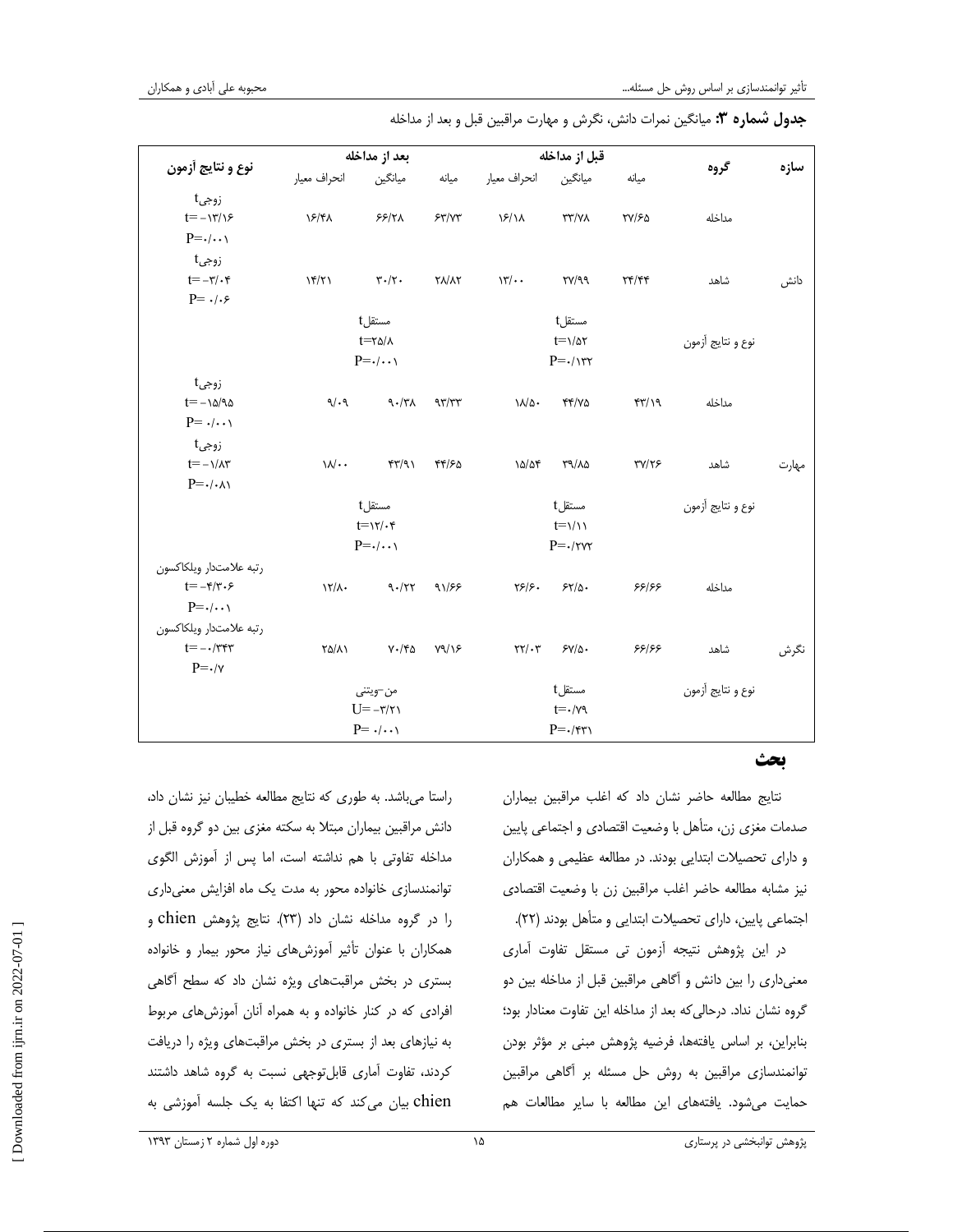بيمار و خانواده اگر چه ممكن است در بالا بردن سطح دانش و آگاهي تأثيرگذار باشد، اما براي ايجاد تغييرات دائمي در رفتار كافي به نظر نميرسد ( )24. در مطالعه مسعودي آگاهي مراقبين بيماران مولتيپل اسكلروزيس در گروه مداخله پس از اجراي الگوي توانمندسازي خانواده محور نسبت به قبل از آن افزايش معنيداري يافته بود ( )25. نتايج مطالعه جابري نيز نشان داده است كه آموزش مراقبت در منزل دانش مراقبين مبتلا به سكته مغزي را پس از دو ماه مداخله بهطور معناداري افزايش داد (٢۶). نتايج مطالعه سوزني و حسني نيز نشان داد كه آموزش مراقبت از زخم بستر در منزل، ميزان آگاهي مراقبين خانگي مبتلايان به ضايعه نخاعي را افزايش داد (٢٧).

در مورد يافتههاي مربوط به نگرش مراقبين بيماران صدمه مغزي، وجود تفاوت معنادار آماري در نمرات نگرش نشاندهنده اثربخشي برنامه توانمندسازي بر نگرش مراقبين در گروه مداخله نسبت به قبل از آن و نيز در مقايسه با گروه شاهد بود؛ بنابراين، فرضيه ديگر اين پژوهش مبني بر «مؤثر بودن توانمندسازي بر درك و نگرش مراقبين بيماران صدمه مغزى» تأييد مي گردد. نتايج برخي مطالعات قبلي هم راستا با نتايج پژوهش حاضر می باشد از جمله مطالعه Yeung نشان داد كه نگرش و اعتماد به نفس يك عامل كليدي در ارزيابي حل مسئله در مراقبين خانوادگي چيني تبار در مراقبت از بيماران سكته مغزي است ( )28. همچنين نتيجه مطالعه خطيبان كه به اين مطالعه نزديك يم باشد، نشان داد كه اجراي الگوي توانمندسازي خانواده محور توانسته است افزايش آماري معناداري بر اعتماد به نفس مراقبين در گروه مداخله داشته باشد درحالي كه در گروه شاهد اعتماد به نفس مراقبين كاهش يافته بود هر چند كه از نظر آماري اين تفاوت معنيدار نبود. خطيبان معتقد است كه هر چه ميزان دانش و آگاهي مراقبين بيشتر باشد اعتماد به نفس آن ها نيز در امر مراقبت بالاتر خواهد بود ( )22. نتايج مطالعه مسعودي در زمينه توانمندسازي مراقبين بيماران مبتلا به مولتيپل اسكلروزيس نيز نشان داد كه ميزان نگرش مراقبين پس از مداخله در گروه مداخله به طور معنيداري افزايش يافته بود  $(50.7)$ 

در بحث يافتههاي مربوط به مهارت مراقبين خانوادگي بيماران صدمه مغزي، وجود تفاوت معنادار آماري در نمرات مهارت مراقبين نشاندهنده اثربخشي برنامه توانمندسازي بر مهارت مراقبين بيماران صدمه مغزي بود؛ بنابراين، فرضيه ديگر اين پژوهش «موثر بودن توانمندسازي به روش حل مسئله بر مهارت مراقبين» نيز حمايت يم شود. نتايج برخي از مطالعات قبلي هم راستا يا متفاوت با نتايج پژوهش حاضر يم باشند از جمله نتايج مطالعه Shyu نشان داد كه خانوادههاي بيماران سكته مغزي در گروه آزمون توانسته بودند پس از 12 ماه پيگيري عملكرد بهتري در زمينه بازتواني جسمي، روحي و شناختي بيماران نسبت به گروه شاهد داشته باشند (٢٩). نتايج مطالعهGrant كه با هدف تعيين تأثير مداخلات تلفني بر اساس حل مسئله در مراقبين خانوادگي مبتلا به سكته مغزي انجام شد نشان داد كه مهارت حل مسئله و عملكرد اجتماعي و رواني مراقبين در گروه مداخله به طور قابل توجهي بهبود يافت بود ( )30. نتايج مطالعه آ يندهنگر Sander و همكارانش بر روي بيماران ضربه سر نشان داد كه عملكرد عاطفي بيماران و مراقبين خانوادگي آنان كه تحت برنامه توانبخشي قرارگرفته بودند 6 ماه پس از مداخله بهبود يافته بود اما هيچ رابطه معنيداري بين عملكرد خانواده و پيامد مشاركت آنان در بهبود بيماران وجود نداشت (31). تفاوت نتايج مطالعه Sander با مطالعه حاضر احتمالاً مىتواند به اين دليل باشد كه آموزش هاى مذكور بيشتر در حيطه رواني مراقبت بوده است. نتايج مطالعه مسعودي نيز نشان داد كه مهارت مراقبين بيماران مولتيپل اسكلروزيس پس از أموزش هاي توانمندسازي خانواده محور بهطور معناداري در گروه مداخله افزايش يافت (٢۵). نتايج كارآزمايي باليني Kalra نشان داد آموزش به مراقبين و بيماران سكته مغزي ميزان اضطراب، افسردگي و همچنين كيفيت زندگي مراقبين را افزايش داد اما بر ميزان مرگ ومير، ناتواني و سازمان دهي مجدد بيماران تاثيري نداشت (٢٧). دليل تفاوت نتايج اين مطالعه با پژوهش حاضر يم تواند به دليل تفاوت در نوع آموزش ها باشد ( )32. در كارآزمايي باليني Rivera و همكاران كه با عنوان آموزش حل مسئله در مراقبين خانوادگي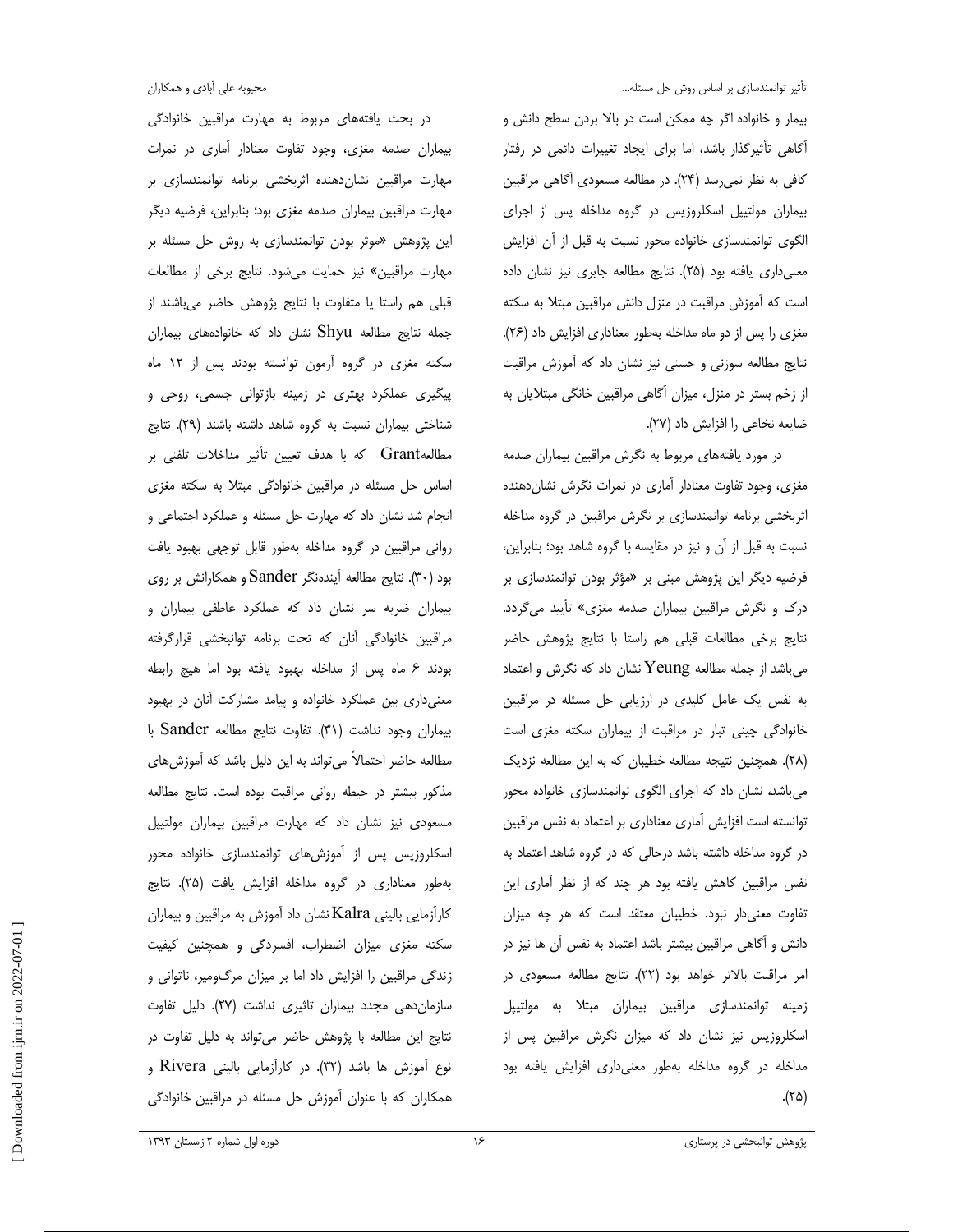ميتواند تأثير منفي بر بيماران و خانوادههاي آنان داشته باشد. اجراي برنامههاي توانبخشي مبتني بر خانواده بهنوعي تحقق برنامههاى توانبخشى مبتنى بر جامعه است كه با توسعه اين برنامهها ميتوان باعث افزايش اميد به زندگي بيماران و كاهش فشار و بار مراقبتي خانوادهها شد. طبق مطالعاتي كه در ايران و ساير كشورها انجام شده است، ضمن تاكيد بر وجود ضعف مراقبتي در خانوادههاي بيماران مبتلا به صدمات مغزي و عدم تبعيت آن ها از برنامههاى بازتواني، علت اصلى ضعف در مراقبت را نبود حمايت اجتماعي از خانوادهها، عدم دريافت اطلاعات كافي در مورد بيماري و نحوه مراقبت از آن، نبود برنامههاي بازتواني و ترخيص در بيمارستان و هزينههاي بالاي مراكز خصوصي توانبخشي ذكر كردهاند (٣۶، ٣٧). لذا علي رغم وجود محدود يتهاي مطرح در انجام مطالعه حاضر نتايج اين پژوهش نشان داد با كه توانمندسازي مراقبين خانگي بيماران مبتلا به صدمات مغزي در سه حيطه دانش، نگرش و مهارت ميتوان آن ها را در امر ارائه يها مراقبت تخصصي و كارآمد ياري داده و بيماران را با امنيت مراقبتي بيشتر به محيط ها خانه يشان بازگرداند. از محدوديتهاي پژوهش حاضر ميتوان به يكسان نبودن مشكلات تمام بيماران و در نتيجه نيازهاي مراقبتي آن ها اشاره نمود. محدوديتهاي ديگري از قبيل تأثير ويژگيهاي فردي و شرايط روحي – رواني مراقبين در نحوه پاسخ به مداخله آموزشي را ذكر كرد . از آنجا يي كه وضعيت سلامت بيماران نيز از پيامدهاي مهم اين گونه مداخلات محسوب يم شود لذا پيشنهاد يم گردد كه جهت مشخص نمودن تأثير اين آموزش ها بر بيماران، وضعيت سلامت آن ها نيز قبل و بعد از مداخله در هر دو گروه بررسي و باهم مقايسه شود و يا با استفاده از ابزارهاي استانداردي همچون مقياس پيامد گلاسكو (Glasgow Outcome Scale) پيامد وضعيت سلامتي اين بيماران شش ماه الي يک سال پس از ترخيص مجدداً مورد ارزيابي قرار گيرد.

### تشكر و قدرداني

اين مقاله برگرفته از پا ياننامه تحصيلي ميباشد. مطالعه با كد 1N2013051813367IRCT در مركز بينالمللي

بيماران ضربه سر انجام دادند، نتايج پژوهش نشان داد كه آموزش به مراقبين گروه مداخله به روش حل مسئله و پيگيري تلفني باعث كاهش افسردگي، پيشگيري از بروز عوارض و حل مشكلات غيرعادي بيماران در طول دوره مداخله گرديد (٣٣). از ويژگيهاي مطالعه حاضر ا ين بود كه بر اساس نياز بيماران به همراهان آنان آموزش داده يم شد كه از جمله اين آموزش ها ميتوان به چگونگي مراقبت از راه هوايي (پيشگيري از آسپيراسيون در حين تغذيه، ساكشن نمودن تراكئوستومي و مراقبت از راه هوايي ) اشاره نمود. Martino و همكاران شيوع اختلال بلع و بروز پنوموني را در بيماران سكته مغزي بررسي نمودند نتايج مطالعه آنها نشان داد كه اختلال بلع و پنوموني ناشي از آسپيراسيون يكي از بزرگترين خطراتي است كه بيماران سكته مغزي را تهديد ميكند (34). در مطالعه sackly و همكاران نيز پنوموني ناشي از آسپيراسيون و عفونت تنفسي يكي از شايعترين عوارض به دنبال وقوع سكته مغزي ذكر شده است (٣۵). در مطالعه حاضر در گروه مداخله افزايش معنى دارى را در سطح آگاهي و مهارت مراقبين در امر مراقبت از راه هوايي بيماران را شاهد بوديم. هر چند مراقبت از اين بيماران براي خانواده بسيار سخت و طاقتفرسا است و در برخورد اول بسياري از خانوادهها به دليل ناتواني در مراقبت از پذيرش بيماران خود با اين وضعيت امتناع يم ورزيدند، اما آموزش كافي به خانوادهها و ارتقاء مهارت آنها توانست اين بيماران را با امنيت بيشتر به محيط خانواده بازگرداند .

### نتيجهگيري نهايي

مراقبين خانگي با پديده مراقبت از مددجوياني مواجه هستند كه اغلب داراي بيماريهاي مزمن و طاقتفرسا يي هستند و اين درحالي است كه از آموزش خاصي در اين زمينه برخوردار نمي باشند و لذا نيازمند دريافت آموزش از سوي پرستاران مراكز درماني و همچنين حمايت و پيگيري توسط پرستاران سلامت جامعه هستند، اما نبود پرستاران جامعه محور در كشور، محدود بودن مراكز توانبخشي بيماران سكته مغزي و بالا بودن هزينههاي اين گونه خدمات باعث ميشود كه بيماران و خانوادههاي آنان با يك خلأ مراقبتي مواجه باشند كه اين امر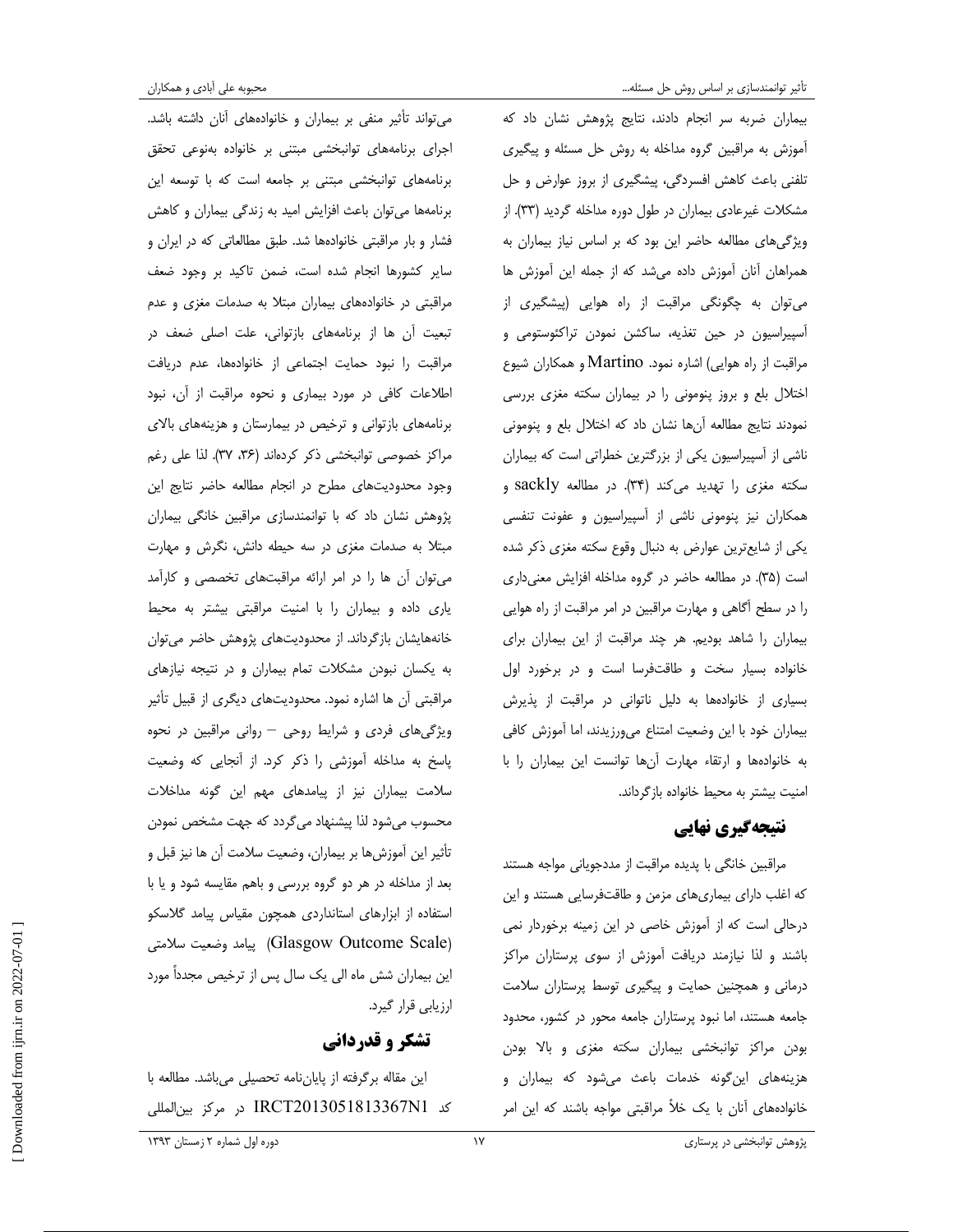ثبت كارآزمايي هاي باليني ايران (ir.irct://http (ثبت شده پژوهش تيم پژوهشي را ياري نمودهاند تشكر و قدرداني است. بدين وسيله از تمامي بيماران و خانوادههاي آنان، كاركنان مينماييم . محترم مراكز درماني نيشابور و كليه افرادي كه در انجام منابع

1- Scorza KA, et al. Current concepts in concussion: evaluation and management. J American Family Physician. 2012; 85 (2): 123-132.

2- Langhorne DJS, Robertson L. Medical Complications after Stroke. J American Stroke Assocation.2000; 31(1):1223-9.

3- Harrison-Felix C, Whiteneck G, Devivo MJ, Hammond FM, Jha A. Causes of death following 1 year post injury among individuals with traumatic brain injury. J Head Trauma Rehabil. 2006; 21(1): 22-33.

4- Fisher M, Feuerstein G. Update of the stroke therapy academic industry roundtable preclinical recommendations. J American Stroke.2009; 40(1): 2244-2250.

5- Fakhar H. The outcome of patients hospitalized with severe head injury according to Glascow Coma Scale. Arak Medical University Journal. 2010;12(4):1-9.(persian).

6- McBride KL WC, Sourial R, Mayo N. Post Discharge Nursing Interventions for Stroke Survivors and their families. J Adv Nurs. 2004;47(2):192-200.

7- Dromerick M, Reding M. Medical and Neurological Comlication during inpatient stroke. Rehabilitation stroke J. 1994;25(2):358-361.

8- Masoudi R, Soleymani M, Hashemi N. The effect of family centred empowerment model on the quality of life in elderly people. J QUMS. 2010;14(1):57-64. (Persian).

9- Graven R. Fundamentals of Nursing: 3edit; Lippincott. 2000: 744-746.

10- larson J, Billing E, Arbin M, Murray V, Wredling R. The impact of a nurse-led support and education programe for spouses of stroke patient. J Clin Nurse. 2005;14(8):995- 1003.

11- Larsen LS. Effectiveness of a counseling intervention to assist family caregivers of chronically ill relatives. J Psychosoc Nurs Ment Health Serv. 1999;36(8):26-32.

12- Hussein M,Khanke H R. The Effect of Home Care on the Complication of Immobility in Patients whit Stroke. J Rehabilitation. 2004;4(5):35-42. (Persian).

13- Vshany B. Shirdelzade S. The Effect of Problem -solving Education based on Self Management of Diabetes. J of University Medical Sciences Sabzevar. 2011;18(4):88-95. (Persian).

14- Won CW FS, Favaro S, Olsen P. Phelan EA. Community-based "powerful tools " intervention enhances health of caregivers. Arch Gerontol Geriatr. 2008;46(1):89-100.

15- Catford J. Environmental health promotion: advancing the science and practice. Health Promot Pract. 2010;11(3):301-302.

16- Cashman SB, Bushnell FK, Fulmer HS. Community-oriented primary care: a model for public health nursing. J Health Polit Policy Law 2001;26(3):617-634.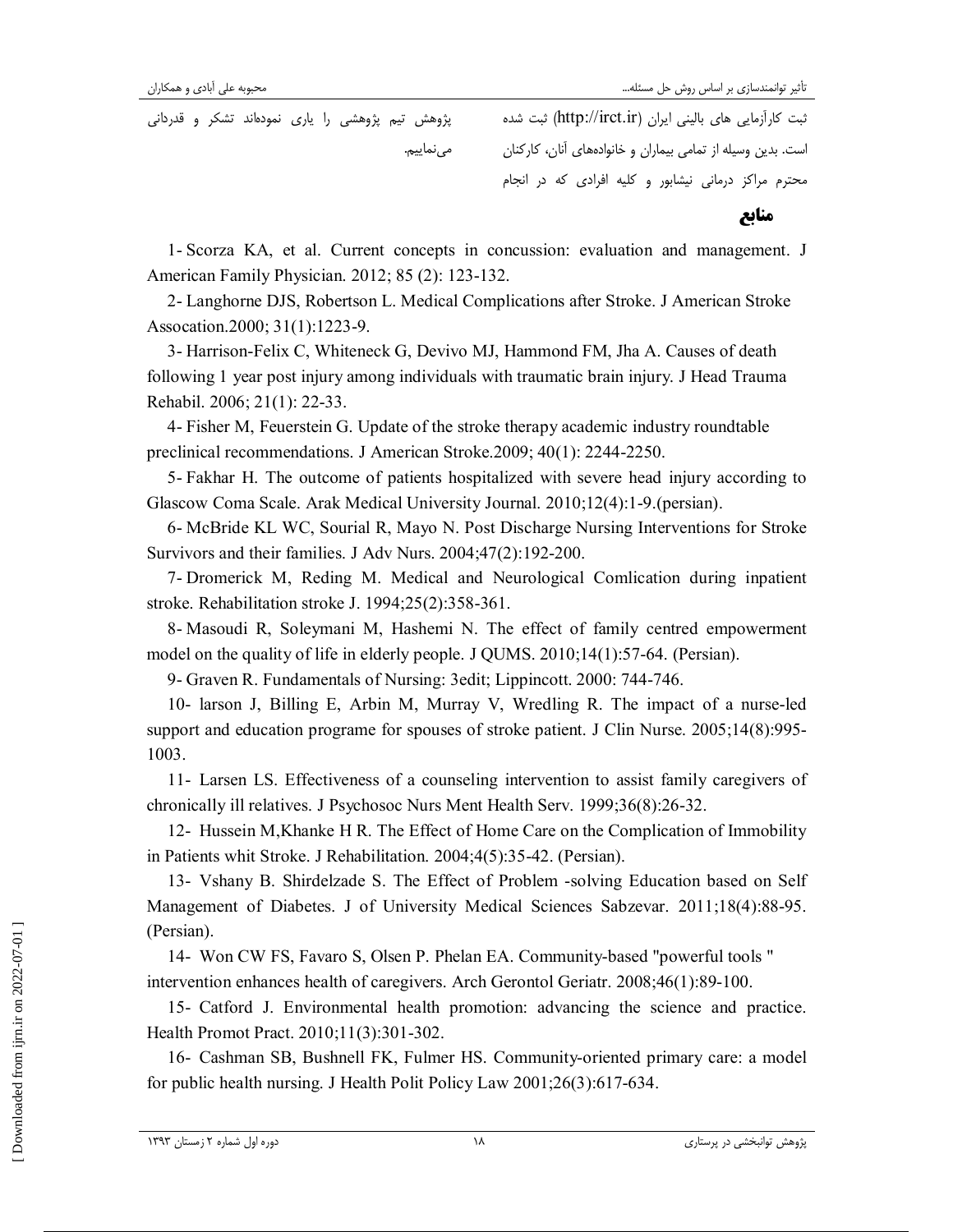17- Seif AA. Measurement, evaluation and educational assessment; Tehran: Agah publication.2007: P 215.(persian).

18- Herman Chernoff. Sequential design of experiments. Annals of Mathematical Statistics. 1959:30(3):755-777.

19- Morris H, DeGroot k. Optimal Statistical Decisions. Journal Wiley.2004:p 367.

20- Shokohi Yekta M, Parand A. The Effectiveness of Instruction Based on Cognitive Approach on Family Relationship. 2008;4 (13):5-16.(persian).

21- Norian K, Kazemia A, Aslani Y, Delaram M. The Effect of Rehabilitation on life quality in Patients with Stroke.2005;13(50); 22-27.(persian).

22- Azimi R, Mohammadi F, Hoseini M, Farzi M. The effect of home-based stroke rehabilitation on quality of life of stroke survivors and their family caregiver's strain. Journal of Evidence-Based Care. 2013;3(6):77-85.(persian).

23- Khatiban M, Kheirollahi A, OshvandiK h, Alhani F, Feradmal J. The effect of familybased education on knowledge and self-esteem of caregivers of patients with stroke: a randomized controlled trial. J Mazand Univ Med Sci. 2014;23(110):244-250.(persian).

24- Chien W,Chiu Y, Lam W. Effects of a needs based education programmed for family carrier with a relative in an intensive care unit. International Journal of Nursing Studies. 2006;43(24):39-41.

25- Masoodi R, Alhani F, Moghadassi J, Ghorbani M. The effect of family-centered empowerment model on skill,attitude, and knowledge of multiple sclerosis caregivers. J Birjand University of Medical Sciences. 2010;17(2):87-97. (persian).

26- Jaberi R. Effect of home care teaching to knowing and adherence by stroke caregivers in Tehran University of medical science hospital: Master Thesis of Tehran University of Medical Science; 2001:P40-55.(persian).

27- Soozani A, Hasani M. The effect of structured educational model on knowledge of caregivers and the process of pressure ulcer healing in veterans with spinal cord injury. Horizon Med Sc. 2007;12(4):55-61.(persian).

28- Yeung S, Lui M H, ROSS F. Family carers in stroke care: examining the relationship between problem-solving,depression and general health. Journal of Clinical Nursing. 2007;16:344–352 .

29- Shyu YI CM, Chen ST, Wang HP, Shao JH. A family caregiver-oriented discharge planning program for older stroke patients and their family caregivers. J Clin Nurs. 2008;17(18):2497-508.

30- Grant J ER, Weaver M, Bartolucci A. Telephone Intervention With Family Caregivers of Stroke Survivors After Rehabilitation. J American Stroke. 2002;33(1):2060-5.

31- Sander AM, Maestas KL, Sherer M, Malec JF, Nakase RR. Relationship of caregiver and family functioning to participation outcomes after postacute rehabilitation for traumatic brain injury: a multicenter investigation. Arch Phys Med Rehabi. 2012;93(5):482-8.

32- KalraL, Evans A, Perez I, Melboun A, Patel A, Kanapp M. Training care of stroke patients: randomaized controlled trail. BMJ. 2004;328(7448):1099.